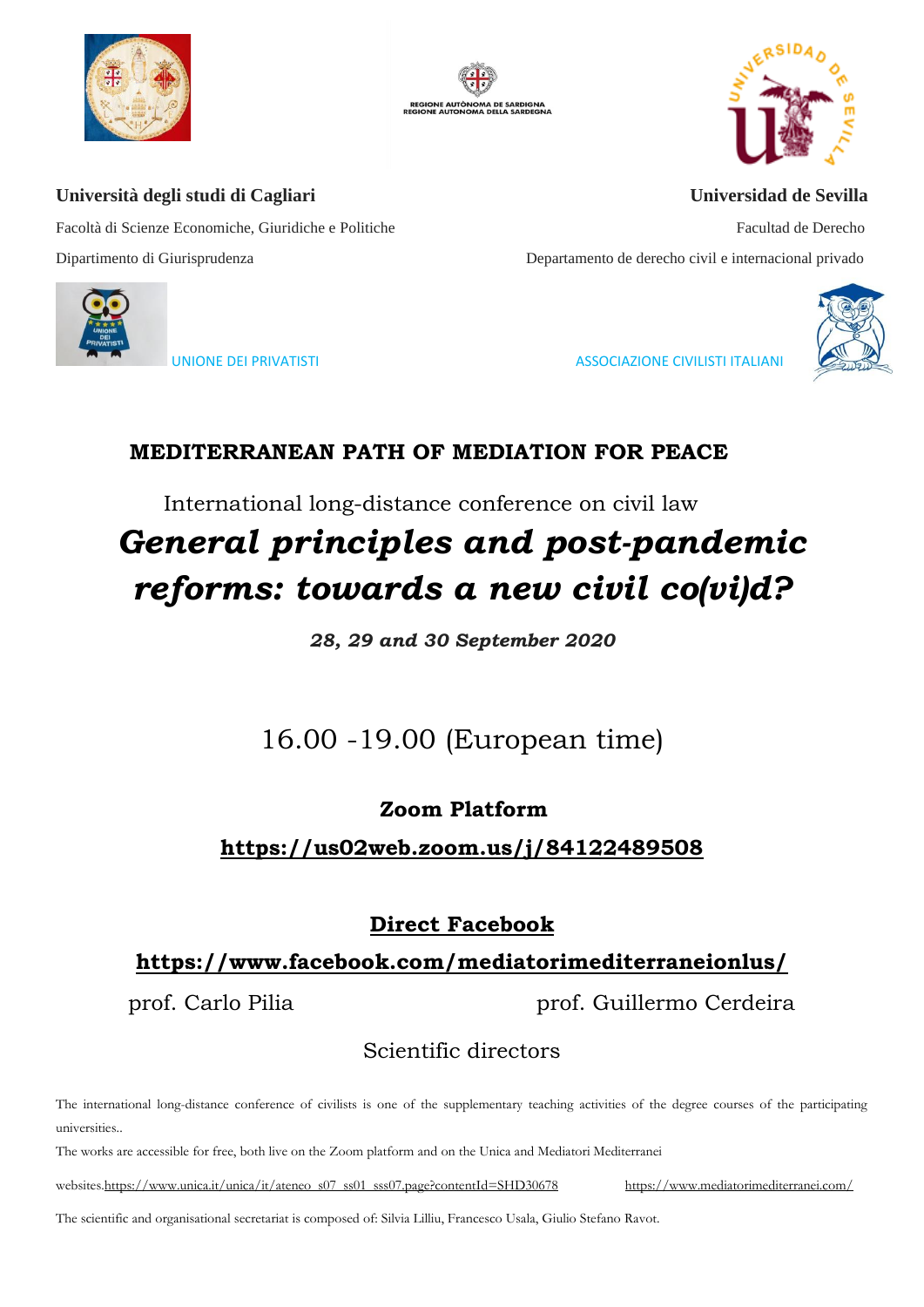







Facoltà di Scienze Economiche, Giuridiche e Politiche Facultad de Derecho Dipartimento di Giurisprudenza Departamento de derecho civil e internacional privado



UNIONE DEI PRIVATISTI ASSOCIAZIONE CIVILISTI ITALIANI

## **MEDITERRANEAN PATH OF MEDIATION FOR PEACE**

International long-distance conference on civil law

## *General principles and post-pandemic reforms: towards a new civil co(vi)d?*

*28, 29 and 30 September 2020*

## **Zoom Platform <https://us02web.zoom.us/j/84122489508>**

## **Direct Facebook <https://www.facebook.com/mediatorimediterraneionlus/>**

## **Aims and object of the conference**

Our civil law course, for many years already, open with an international conference in which we animate a discussion between professors and university students on topics of general interest and actuality. The serious Covid-19 crisis requires us to adapt the organizational modalities and the topics of discussion: the next international conference will take place online on the Zoom platform, on September 28, 29 and 30, 2020 and we will deal with *Pandemic and general principles of reform: towards a new "Co(vi)d-Civil?*

The teaching commitment of the academic staff should open with the discussion of the legal issues raised by the pandemic experience and encourage students to become aware of the fundamental role and social responsibility that jurists assume for the protection of rights in crisis situations in which they live. On the educational, formative and cultural level, first of all, our academic community focuses on the renewed social function of civilists for the protection of the fundamental rights of communities and their members.

As for the contents of the international long-distance conference activity, we have decided to alternate several Italian, Spanish and Latin American lecturers who speak about the pandemic and the general principles of civil law, in different sectors, with a view to reforming the current codifications.

More precisely, we have provided three modules, each covering three private sectors:

- I. Contract, bond and consumer law;
- II. The rights of the person, family and inheritance;
- III. Rights in rem, civil liability and health care liability.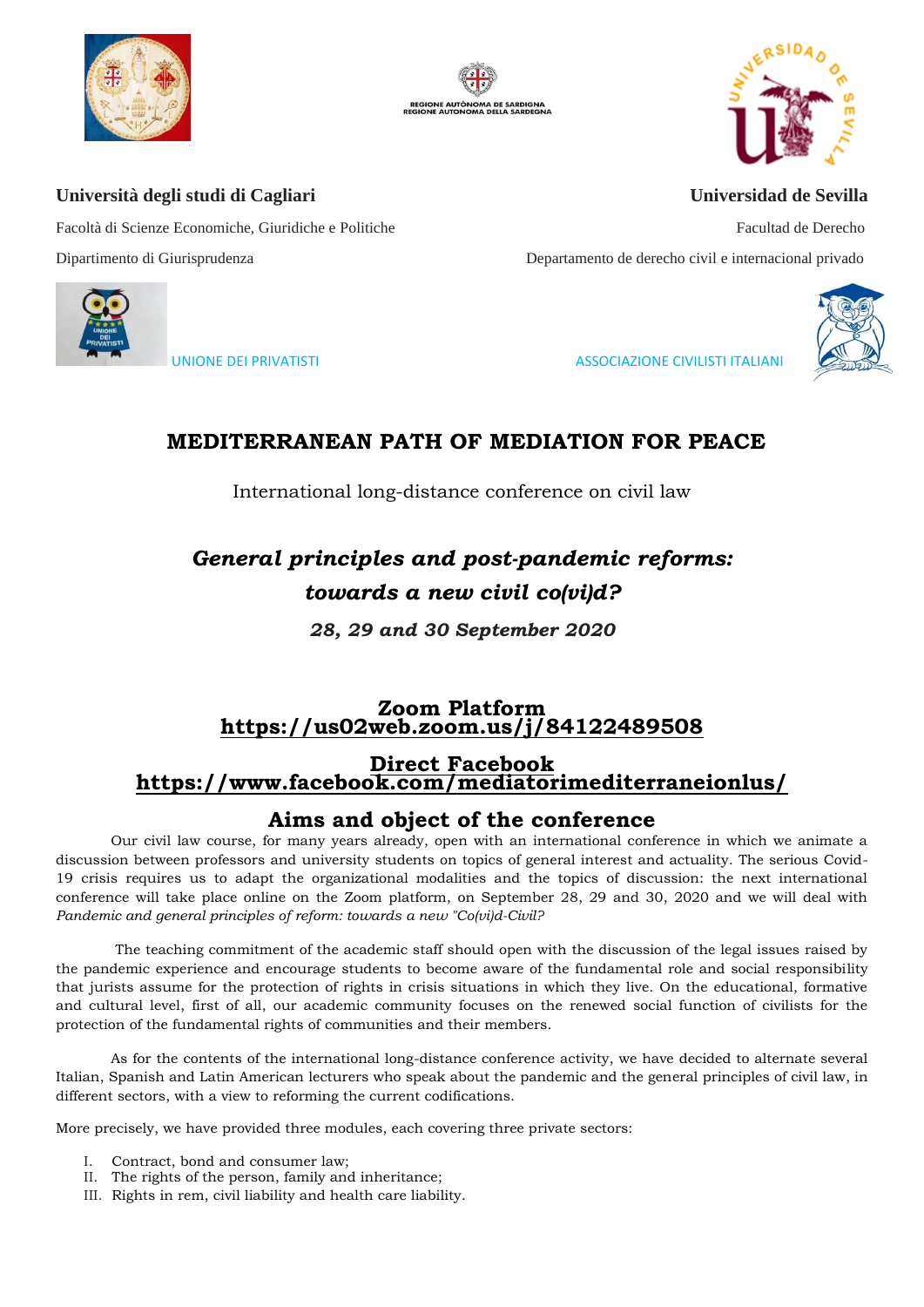







Facoltà di Scienze Economiche, Giuridiche e Politiche Facultad de Derecho Dipartimento di Giurisprudenza Departamento de derecho civil e internacional privado



#### UNIONE DEI PRIVATISTI ASSOCIAZIONE CIVILISTI ITALIANI



#### **MEDITERRANEAN PATHS OF MEDIATION FOR PEACE**

International long-distance conference on civil law **General principles and post-pandemic reforms: towards a new civil co(vi)d?** 

**28, 29 and 30 september 2020**

**Zoom Platform**

**<https://us02web.zoom.us/j/84122489508>**

**Direct Facebook**

**<https://www.facebook.com/mediatorimediterraneionlus/>**

**Program**

**Contract, bond and consumer law; the rights of the person, family and inheritance; rights in rem, civil liability and health care liability**

| Monday 28th September                                                              | Tuesday 28th September                                         | Wednesday 30th September                                             |
|------------------------------------------------------------------------------------|----------------------------------------------------------------|----------------------------------------------------------------------|
| <b>Speakers</b>                                                                    | <b>Speakers</b>                                                | <b>Speakers</b>                                                      |
| 16.00 Aurelio Gentili, Univ. Roma Tre                                              | 16.00 Marcos Mauricio Córdoba, Univ.<br>Abierta Interamericana | Salvatore Mazzamuto, Univ.<br>16.00<br>Roma Tre                      |
| 16,20 Adriana Morón, Univ. Abiera Interamericana                                   | 16,20 Mauro Orlandi, Univ. Cattolica<br>Milano                 | 16,20 Carlos Villagrasa Alcaide, Univ.<br>Barcelona                  |
| 16,40 Massimo Franzoni, Univ. Bologna                                              | 16,40 Carlos Lasarte Álvarez, UNED                             | 16.40 <b>Carlo Pilia</b> , Univ. Cagliari                            |
| 17,00 Fábio Siebeneichler de Andrade, Pontificia<br>Univ. Cátolica di Porto Alegre | 17.00 Massimo Proto, LinkCampus<br>University                  | 17,00 Leysser L. León Hilario, Pontificia<br>Univ. Católica del Perú |
| 17,20 Alberto Venturelli, Univ. Brescia                                            | 17,20 Margarita Castilla Barea, Univ.<br>Cadiz                 | 17,20 Andrea Nicolussi, Univ. Cattolica<br>Milano                    |
| 17,40 Rómulo Morales Hervias, Pontificia Univ.<br>Católica del Perú                | 17,40 Giuseppe Grisi, Univ. Roma Tre                           | 17.40 Guillermo Cerdeira Bravo de<br><b>Mansilla</b> , Univ. Sevilla |
| 18,00 Emanuele Tuccari, Univ. Pavia                                                | Araceli Donado Vada, UNED<br>18,00                             | 18,00 Conclusion                                                     |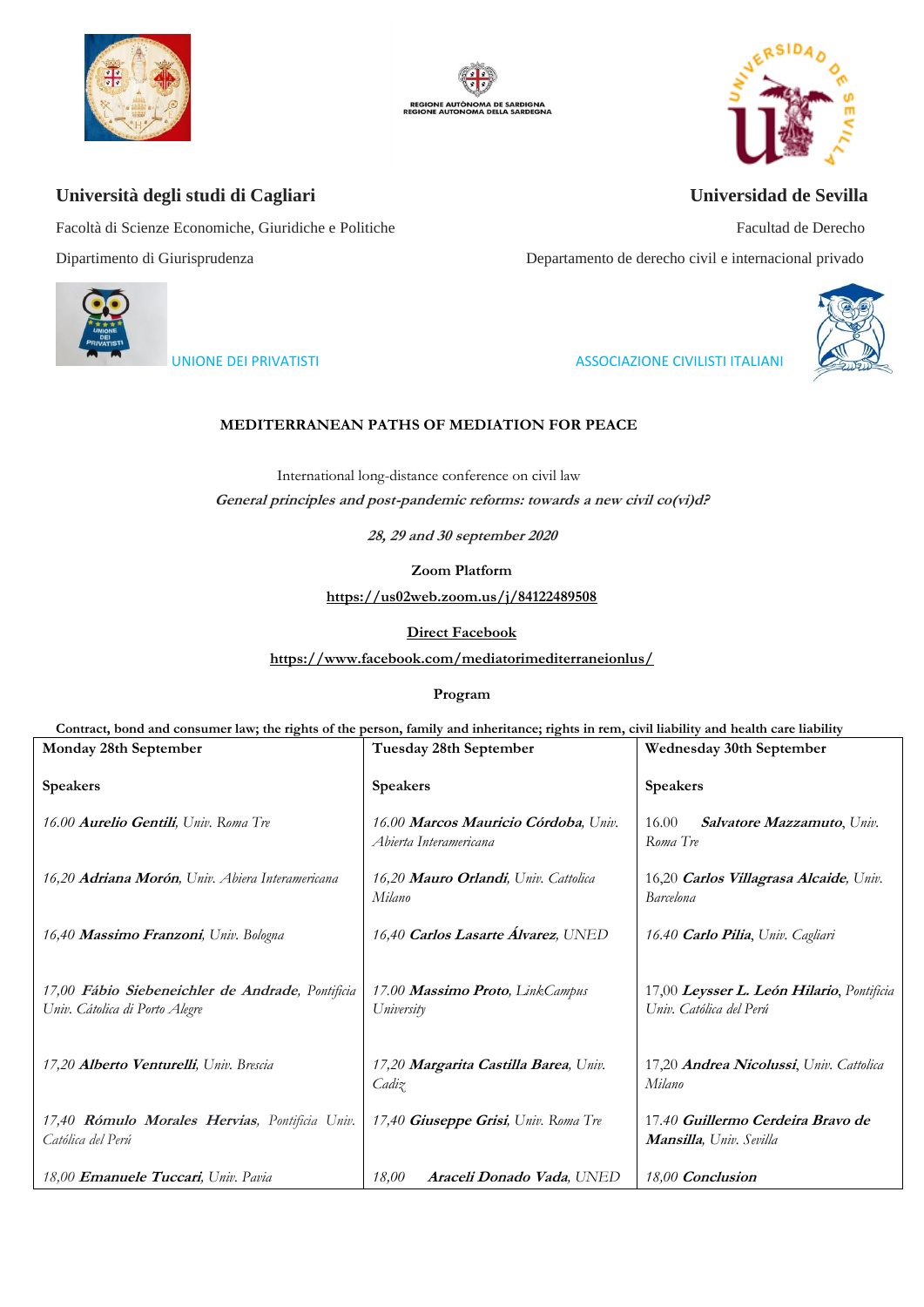









Facoltà di Scienze Economiche, Giuridiche e Politiche Facultad de Derecho Dipartimento di Giurisprudenza Departamento de derecho civil e internacional privado



UNIONE DEI PRIVATISTI ASSOCIAZIONE CIVILISTI ITALIANI

The Council of the Bar Association of Cagliari has been asked for the accreditation of the event for professional training purposes.























 $\mathbb{R}$ 

 $\overline{1}$